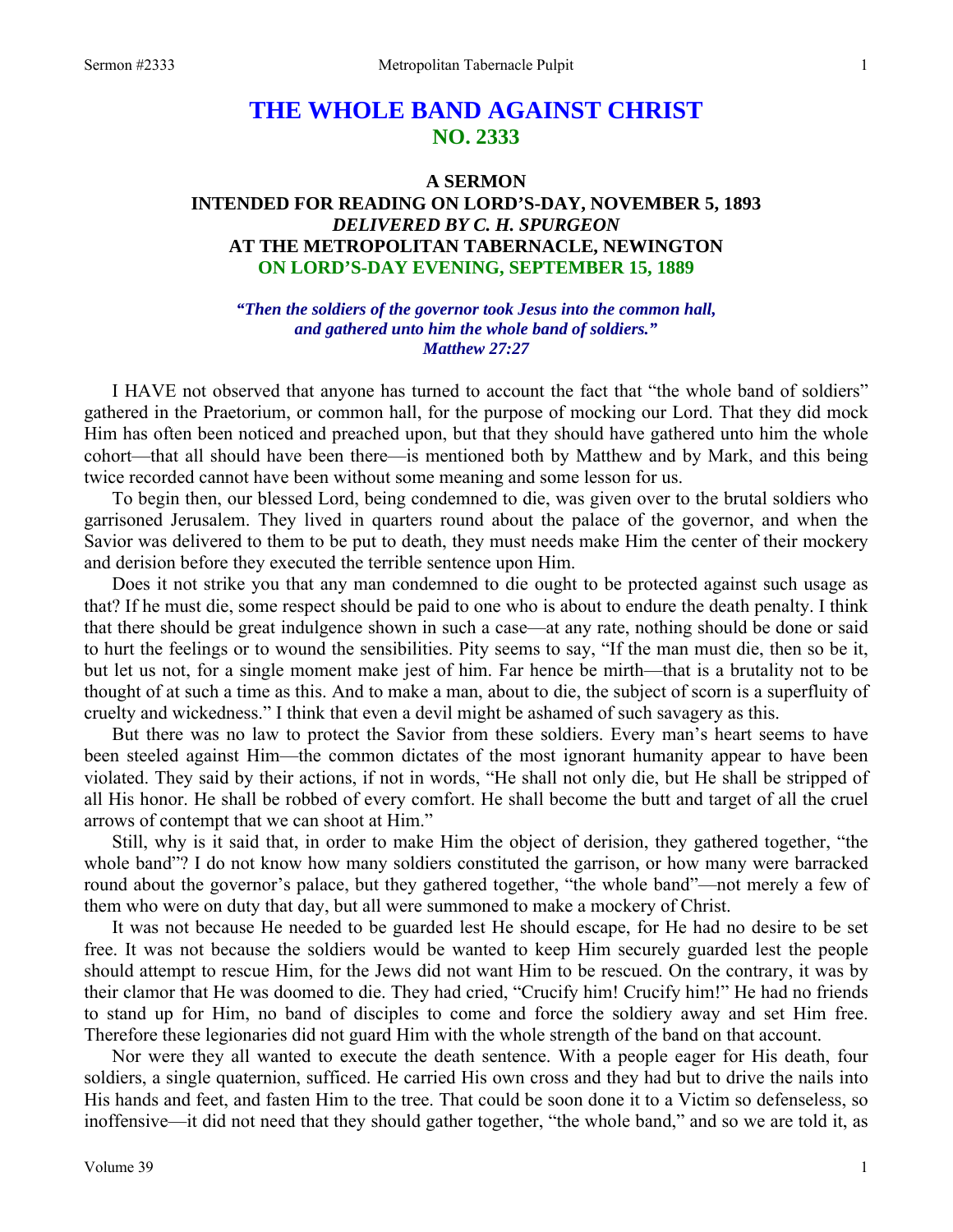a remarkable circumstance which did not rise necessarily out of the narrative. It must have a meaning of its own, "They gathered unto him the whole band of soldiers."

I shall speak thus upon it. First, it would appear that *the soldiers were unanimous in mocking their Prisoner.* Secondly, *so are men united in opposing Christ.* And thirdly, *what shall we say of both the facts whereof we are to speak tonight*?

**I.** First, then, it is clear that THE SOLDIERS WERE UNANIMOUS IN MOCKING THEIR PRISONER.

Upon this, I remark, first, that *men are very apt to go together when they go wrong*. You notice, in a workshop, how the religion of Christ will be despised and how certain men will lead the way in uttering calumnies against it, and then the rest will follow. When men go astray, they are like a flock of sheep one gets through the hedge and all the rest go after it. We have heard of one sheep leaping the parapet of a bridge into a river—and the whole flock went after it and all were destroyed.

Men are such curious beings, not only the creatures of their own habits, but the imitators of other men's example. I know not how it is, but persons who, alone and apart, would seem to have some good inclinations, will shake them all off when they get into evil company. At home, they will talk reasonably, but in the crowd, they speak madly.

At home and alone, they are amenable to rebuke and conviction. But when they got with other men, they will not hear a word of it—they shut their ears to anything like good teaching—and they run greedily to do mischief. I do not, therefore so much wonder that when our Lord was given over to the soldiers, they gathered together the whole band, for it is so usual for men to go together when they go wrong.

Frequently, too, it will happen that *there is not one man to bear his protest*. Would you not have expected that, in a large band of soldiers, there would have been at least one man of noble spirit who would have said, "Nay, do not torture Him—He is about to die"? Would it have been at all wonderful if one man had stood forward, and said, "This Man has done nothing amiss. Our governor has said that he finds no fault in Him. Why, therefore do you set Him in that chair, and robe Him, and bow the knee in mockery, and spit upon Him?"

It would not have been very surprising if there had been amongst the Roman soldiery some one or two who had espoused Christ's cause, for truth to tell, those valiant men, although they grew brutalized by living amidst scenes of blood, were capable of deeds of high virtue. One has but to read the old Roman story, to stand amazed sometimes that such fair flowers of virtue and benevolence could grow on such a dunghill as the Roman State then was. Yet you see that not one out of the whole band of soldiery would say a word for Christ, or absent himself from the ring when their comrades mocked Him.

Peradventure, I address some men here who work together and who are in the habit of scoffing at the cross of Christ. I hope that there is not a workshop in London without one man, at least, who will stand forward and defend his Master's cause. But if I speak to one to whom that thought has occurred and yet he has said, "I dare not. I should be myself the subject of so much persecution that I could not stand forth alone."

Now, listen, sir, if a Caius, or a Fabius, or a Julius had stood forth alone to defend the Lord's cause, we should have had his name here, and if he had even suffered death for it, he would have been amongst the brightest of the martyr host. And you know not what honor you lose if you conceal your testimony. If you allow the whole drift of the talk to be infidel and atheistic, and never put in your good word for Him whom you call Master and Lord, you dishonor yourself.

But if you could have the courage, and I hope that you may, to say, "He, of whom you speak thus ill, has saved my soul, snatched me from habits of vice and renewed my character"—if you could stand forward and bear such testimony for Him—I know that it were a short road to glory, and honor, and immortality.

It is not likely that you would have to suffer as the martyrs did, but suppose that you did, the more of suffering, the brighter that ruby crown which would be set upon your head in the day of your Lord's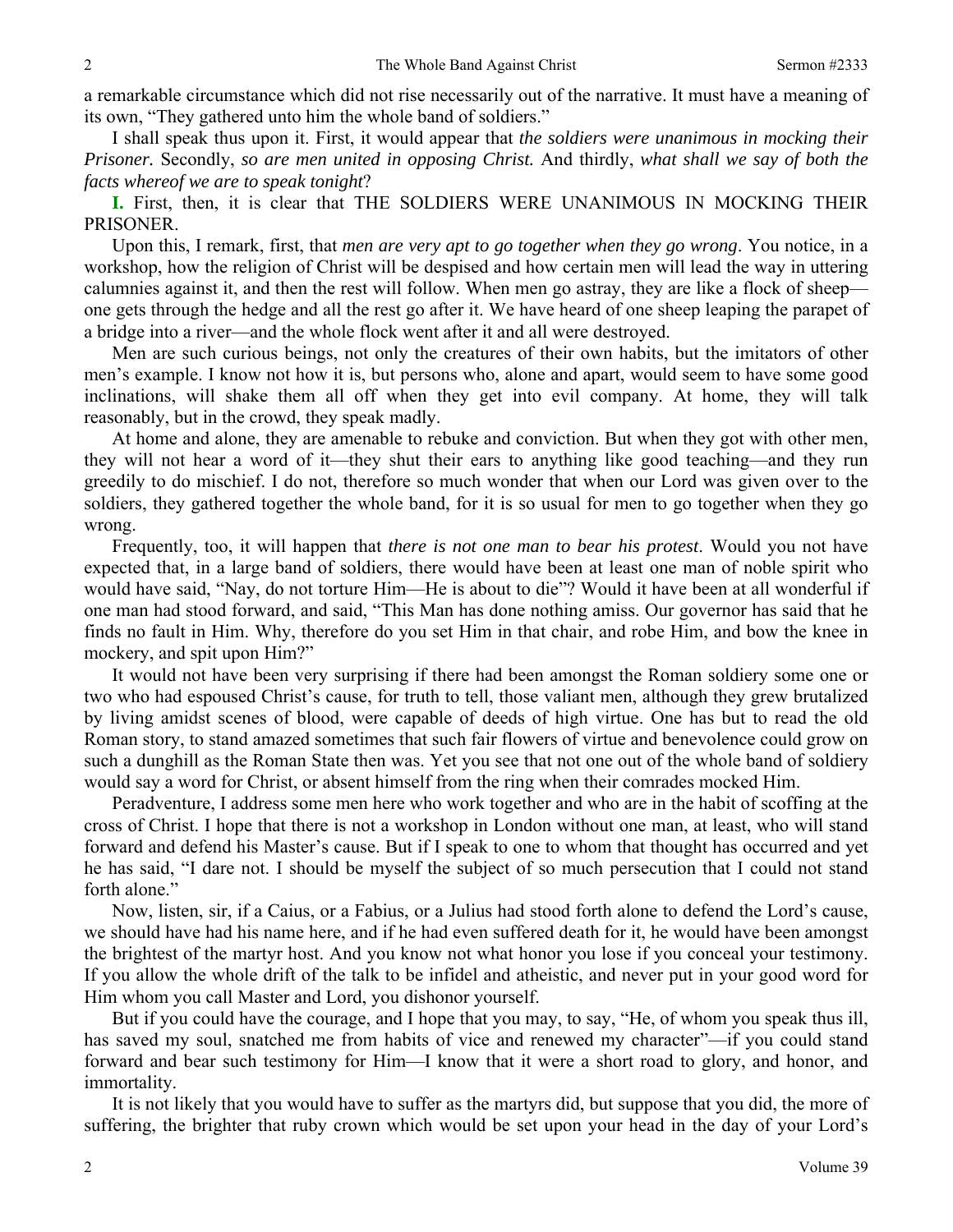appearing. I hope that Christian men are still made of that grand old stuff which defied the Roman emperors and made them weary of slaughter, for they could not mow down the crops of the church so fast as they grew. The blood of the martyrs was the seed of the church and the more copiously it was shed, the more the church multiplied.

But once more, *the number of those who thus mocked Christ made their conduct all the baser*. When you, young fellow, get in with fifty more, and in the workshop you mock at some solitary Christian youth, when you each one have your jibe—when you give him what you call "chaff," which is sport to you, but cruel enough to be death to him—did it never occur to you that it was a most cowardly thing and altogether unworthy of you, that ten, twenty, thirty, forty, fifty, should all set upon one?

What if a man does believe in religion? Has he not a right to do so if he likes? Some of you who talk so much about freedom are the biggest bullies in the world. You boast loudly of religious liberty, but to you it means liberty to be irreligious. Surely I have as much right to worship Christ as you have to despise Him—and if my views of religion should seem to you to be peculiar, yet, if peculiar, have I not as good reason to hold them as you have to reject them?

I speak thus plainly because I know of many, many cases where, if men were men at all, they would cease to persecute Christians, seeing that they persecute one or two wherever they can if they themselves happen to be in the majority. Think of this lot of howling dogs around this one gentle Lamb of God, the Christ who had never even a hard word for them, whose mightiest weapon was silence and patience. Think of Him surrounded by all these men of war from their youth up, these Roman legionaries with their imperial eagles. It was a cruel shame. The more there were of them, the meaner it was of them thus, as a whole band, to gather together to mock the Savior.

But I suppose that *their number accounted for the excess to which they went*. If there had only been two or three of them, they would not have thought of all the cruel things that they did to our Lord. To put an old cloak upon Him, and to call Him the purpled Caesar, is commonplace enough, but one cries, "Let us make a crown for him," and they plait the thorns with cruel hands, piercing His temples with the sharp spines.

Another says, "Fetch a sceptre and put it in His hand. Set Him in that chair and let us bow before Him. Let us cry, 'Hail, King of the Jews!'" They would have stopped at that point had there not been so many of them. But being so large a band, one coarse fellow must go further still and he spits into that blessed face!

> *"See how the patient Jesus stands, Insulted in His lowest case! Sinners have bound the Almighty hands, And spit in their Creator's face."*

I hardly think that one, two, three, or even half-a-dozen by themselves could have been guilty of such detestable, loathsome conduct to Christ. But the whole band being together, they thought of fresh insults.

Take heed of sinning in a crowd. Young man, abandon the idea that you may sin in a crowd. Beware of the notion that, because many do it, it is less a guilt to any one of them. Remember that the broad way was always the wrong road and that it leads to destruction none the less because many walk in it. "Though hand join in hand, the wicked shall not be unpunished."

Though you finish up the day's work of sin with three cheers for your noble selves, you shall find yourselves arraigned each one before the judgment seat of God—each one to give account for the deeds done in his body according to what he has done, whether it be good or whether it be evil. Oh, the pitiful story, a whole company of soldiers united against Christ, with not one to quit the ranks and say, "No, comrades. Do not do so." But all wallowing in their cruelty, like swine in the mire!

**II.** That leads me to talk to you, secondly, about another point. As these soldiers were unanimous in mocking their illustrious Prisoner, SO ARE MEN UNITED IN OPPOSING CHRIST.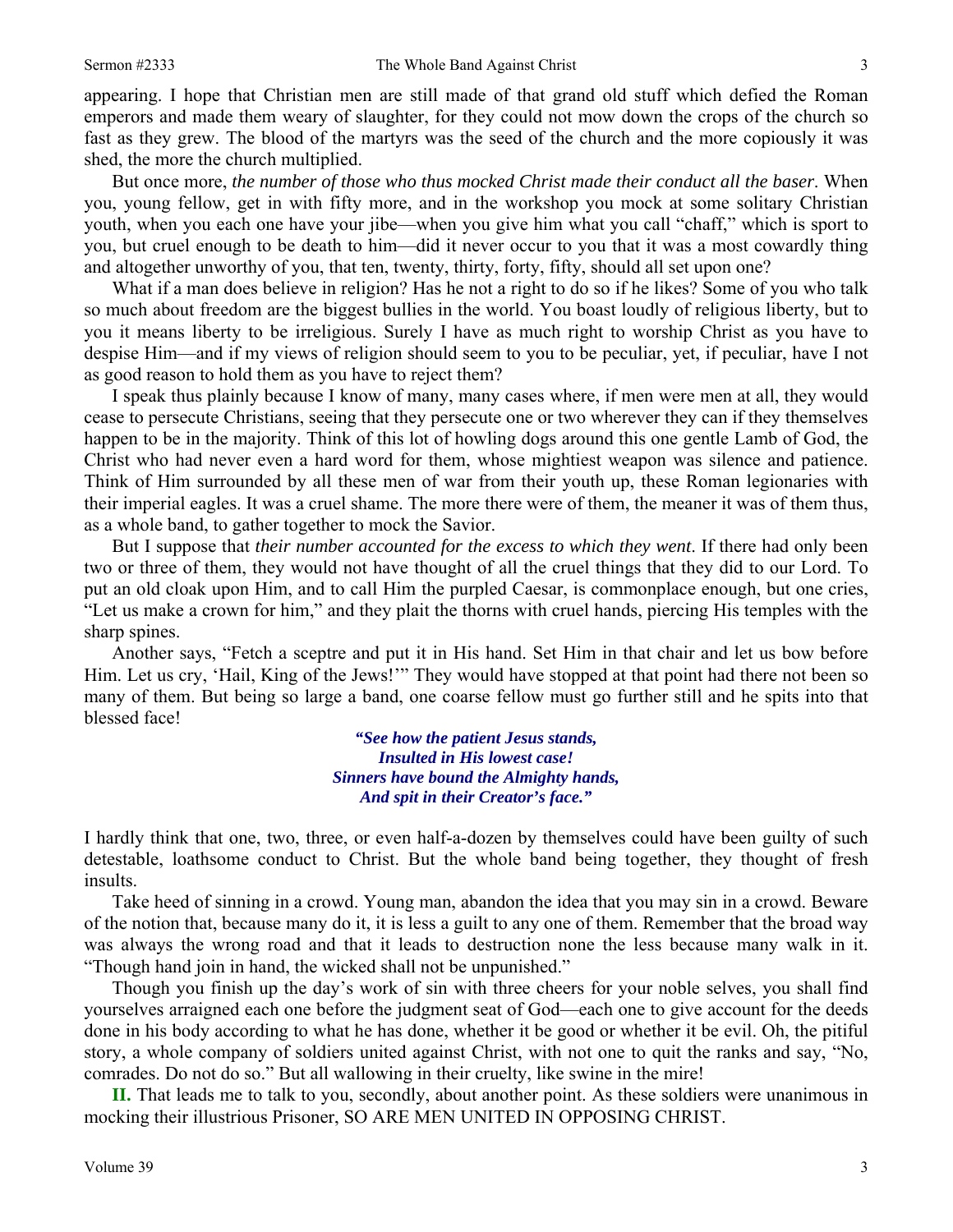Like these soldiers, *many do not pass Christ by with neglect*. I should have thought that many a brave man of that Roman legion would have said, "Pshaw! I shall not go to taunt the poor Jew who has been hunted down by the priests. Nobody gives Him a good word—even His own followers have fled from Him. I heard one of them declare that He did not know Him, though I knew that man was a liar, for I saw Him in the garden with his Master. My comrades are going to the Praetorium to mock Him, but I shall not go. Such mirth is unworthy of a man, especially of a Roman."

Instead thereof, they were all there. Curiosity fetched them up—they must all come to see this Man of whom they had heard so much—and an evil conscience made them bitter against Him, for because they were evil, His being good was a protest against their wicked deeds.

So they were all united against Him and *they came up, every one of them, to show their scorn*. It is a strange thing, but if Christ is fully preached, somehow men cannot be indifferent to Him. If they can be right away and never hear of Him, they may be indifferent. But the true Gospel either offends men or else it charms them.

I believe that you may preach a certain sort of gospel, from the first of January to the end of December, and everybody will say, "Yes, that is very good, very, very good, perfectly harmless." Yes, a chip in the porridge, with no flavor in it. But if it is the real out-and-out Gospel of a crucified Savior, there will be someone who will say, "Ah, that is what I want! I like that," but there will be others who will grind their teeth and say, "I will never hear that man again. I cannot bear his talk. I hate it."

Do not be surprised when I say that, if I hear that So-and-so was very angry at one of my sermons, I state as my belief, "That man will go to heaven. I have the hook in that fish and I shall yet catch him yet." But when I hear people simply say, "Oh, yes, we heard the sermon!" and they make some trifling remark about it and go their way, nothing good comes of it. It is better that a man should be in a downright rage against Christ than be utterly indifferent to Him. And where He really comes so that men are obliged to see Him, they cannot long be indifferent. "That the thoughts of many hearts may be revealed," is one of the objects of His death.

The cross of Christ is the great detector of men. Fix it up and men straightway go to the right or to the left of it. It is the parter and divider of the ways. Jesus Himself said, "He that is not with me is against me; and he that gathereth not with me scattereth abroad." Men cannot pass by utterly with neglect after once hearing the story of the cross. They must gather up for Christ or against Him, and alas! many of them do gather up to pour their scorn upon Him.

Many ungodly men *feel an inward contempt for Christ's claims*. "No," says one, "I have no such contempt for Christ." I would not wish to charge you wrongfully, but if you are not a believer in Him, if you have never accepted Him to be your Savior and your Lord, I venture to repeat the charge—you have an inward contempt for His claims, my hearers.

Whether you are Christians or not, you are the subjects of King Jesus. God has put you into His hand and you will have to stand before His judgment seat at the last. The Man Christ Jesus, who died on Calvary, and rose again, and went to heaven, will judge every one of you at the last great day—and He claims that you now should become His servants, and yield obedience to Him.

Now, I know that you will say in your hearts, "We shall not do anything of the kind." Just so, and have I not proved what I said? "The carnal mind is enmity against God," and that carnal mind may be in a man who always goes to church or to chapel. If he has not been renewed, he does not believe in Christ as King, and as far as his heart is concerned, he mocks at the idea of his being a servant of Christ and Christ being Lord over him.

In his very soul he thinks this to be a preposterous claim, that he should be obedient to Christ in everything. Besides, the mass of men do not seek to know what Christ's claims are. They are ignorant of His royalty and sovereignty—and it is in this way that their minds are filled with an indistinctlyexpressed, but still very powerful, contempt for Him.

And so it happens, in the next place, that *men invent different ways of showing their derision*. It is very curious that you find very learned men opposed to Christ, and they go to work usually by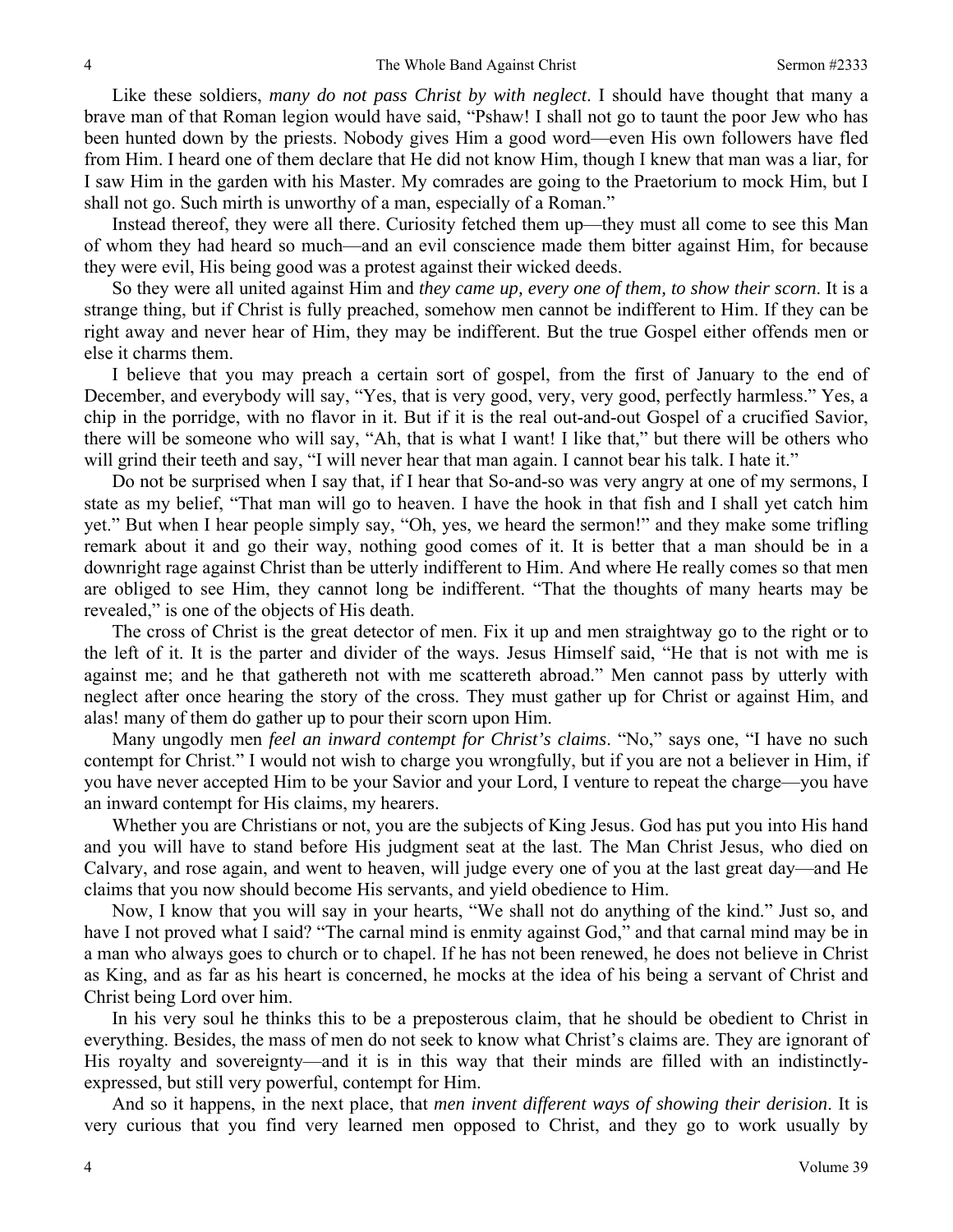destructive criticism, trying to get rid of this part of the Bible and that. But an ignorant man cannot do that, so he says that he does not believe in the Bible at all.

Here you find a rich man despising Christ, sneering at "the common people," as he calls Christ's followers, and there you see another man, who is very poor, despising Christ by wishing to overthrow all the rules of His sacred kingdom. Herod and Pilate hate one another till Christ comes—and then they join together in reviling Him.

These Roman soldiers, having all come together, found employment in mocking Christ. First, some of them stripped Him. Oh, have I not seen men at it in these days, stripping Christ of His deity, stripping Him of His priesthood, stripping Him of His sovereignty, stripping Him of His righteousness, stripping Christ of everything that makes Him Christ? Is not that the way with many of the rich, and the great, and the "advanced" theologians of the present day? They show their hatred of Christ by stripping Him.

There are others who go to work the other way—they put on Him a scarlet robe. I have seen them do it—put other men's garments upon Him, make Him out to be what He never was—travesty the doctrines of grace, caricature the Gospel, and hold it all up to contempt, imputing to Christ the faults of all His followers, and even laying at His door the sin of men who, like Judas, have betrayed Him. That is another method of showing enmity to Christ.

Then we see all around us men who mock at Christ's royalty. They crown Him with a crown of thorns by their harsh speeches against His people. By their persecutions of those who love Him, Christ is often crowned again with thorns. The husband has done it in his unkindness to his believing wife. Parents have done it in their objection to their children following Christ. The man or woman who has given the cold shoulder to a pious friend has thus put another crown of thorns upon the Savior's head.

And have we not seen them put the reed into His hand by representing Christ as being a mere myth, and His doctrine as a dream, a holy fancy, a proper thing to keep the people quiet, but with no matter of fact or truth in it? So they put into His hand the reed-sceptre to mock Him, and He regards it as mockery.

And thus, around the Christ today, I seem to see, with eyes closed, but by the vision of faith, a multitude kneeling before Him and pretending to worship Him—hypocritical worshippers—those who even by their bedsides are hypocrites, repeating a form of prayer and yet never really praying, drawing near to Him with their lips, while their hearts are far from Him. Oh, how do sinners thus prove their unanimity of enmity to Christ! Even in their pretended worship, they do but show the opposition of their hearts to Him.

Here and there, also, I see one coarser than other men, who spits upon Jesus and smites Him. You cannot live long in London without hearing from men who are opposed to the cross of Christ expressions that disgust you. I have given up all idea, now, that we are living in a Christian country. Believers in England are a band of Christ's soldiers who are holding the fort against deadly odds. Ours is a heathen country with an admixture of Christian people and a smear, a varnish of pretended religion, but a heathen country still.

And every now and then, some outspoken heathen, by his awful profanity, makes us wish that we could not hear at all. This is how they spit on Christ. One does it very politely with a bow. Another comes forward and abuses both the Christ and His cross. He has spat in His face and honestly lets us know where he stands. One will undermine the truth—another brings the battering ram, in open day, to beat down the citadel—but they are so united together that, with one accord, the whole band of soldiers is gathered against Christ.

Dear friends, if men attacked any one doctrine, you would find only one band of men opposing it, but when Christ Himself is the object of mockery, the whole band gathers round Him. If I preach some of the doctrines of Calvinism, I shall find men who are fatalists, and necessitarians, and the like, who will agree with me. But if I preach the whole Gospel of Christ, these very men who might have been my friends under one form of doctrine, will be my enemies against the whole of it. Only let Jesus appear,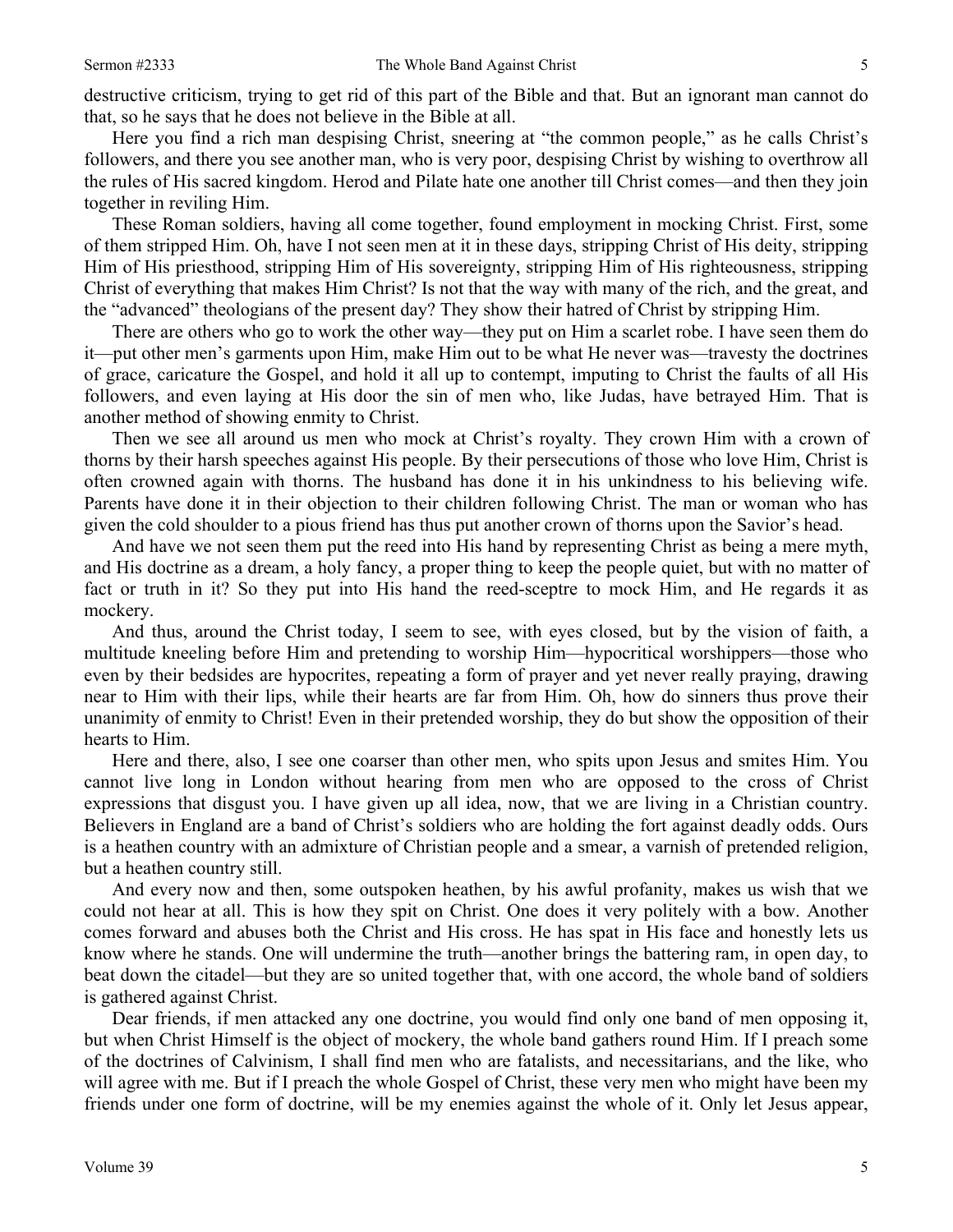and Jews and Gentiles, rich and poor, learned and unlearned—until they are renewed by grace—count His cross to be a stumbling block and His doctrine to be foolishness.

Now notice that men *who could mock Christ like this were capable of doing anything evil*. If they could revile Christ, it was no wonder that they cast lots for His clothes just at His feet when He hung on the cross. I am often astounded at things that I read about gamblers and what they have been known to do.

It is fifty years ago since there was a story told by a policeman—and I do not doubt its truth—of two men at Hampstead who, having bet with one another all that they had, at last had a wager as to which should hang the other, and one of them did hang the other. The policeman came along just in time to save him and when the man was cut down, what do you think he said? Why, he said that he would have hung the other man, if he could, to win the bet!

That was thought to be very extraordinary, but it is not so very long ago since, at the laying of the first stone of a chapel, a friend of mine stood behind two gentlemen from Newmarket, and when one whom I know stood up to pray over the first stone, these two made a bet about how long he would be praying!

Men will do anything for a wager. That mischievous vice which is becoming so common nowadays, leads to an extraordinary hardness of heart beyond anything else. And I cannot so much wonder that men, who were brought up as these Roman soldiers were, were capable of mockery of Christ and of anything else that was evil.

**III.** I have finished when I have asked and answered this question, WHAT SHALL WE SAY OF BOTH THE FACTS WHEREOF WE HAVE SPOKEN TONIGHT?

These cruel soldiers unanimously came together to see Christ as a prisoner and to put Him to extraordinary scorn—yet *out of this band Christ found witnesses*. Their chief officer, "the centurion, and they that were with him," as they stood and saw Christ die, said, "Truly this was the Son of God." And some of these soldiers, being appointed to watch the tomb of Christ, came and declared that He had risen from the dead.

They were fine witnesses, were they not? Men who were too rough to lie to help a sect. They came forward to bear testimony to the Christ. O God, if there be any here who have blasphemed You, who have cursed Christ to His face, who have persecuted Christ's people, save them tonight, and make them witnesses of Your power to bless! When such a man gets saved, he is a good witness for Christ. He says, "I know what Christ can do, for He has changed my heart, He has appeared to me by the way, and manifested Himself to me. And I know and am sure of that which I testify, that, verily this is the Son of God."

Next, learn another lesson. *All this mockery should rebuke the backwardness among Christ's friends*. When He was to be mocked, all the soldiers came up. Some of them were down in the canteen, but they left their wine and came up to mock Him. Some of the soldiery, perhaps, had furlough for that day, but they gave up their holiday to go to mock Christ.

Now, then, brethren and sisters, if His enemies could gather together the whole band against Him, let us gather together the whole band for Him. Why, just look at some of you on the Lord's-day! There are a few drops of rain that might spoil your best bonnets, or wet your new clothes, so you cannot go to chapel. You would have gone to market, you know, rain or shine.

How many there are who will not be able to come to the prayer meeting tomorrow night! One pleaded, some time ago, at the prayer meeting, "Lord, bless those that are at home on beds of sickness!" "Yes," said the preacher, "and, Lord, bless those that are at home on sofas of wellness!" There are plenty of that kind, who stay at home because they have not enough of the hearty spirit that ought to be in them to let the whole band gather together to confess Christ.

Do you love Jesus Christ, my dear sister? Then come and confess it. Do you love Jesus Christ, my brother? Then out with your avowal of it. Do not try to go to heaven behind the hedges. Get on the King's high road and travel in broad daylight as a soldier of Christ should. Say,—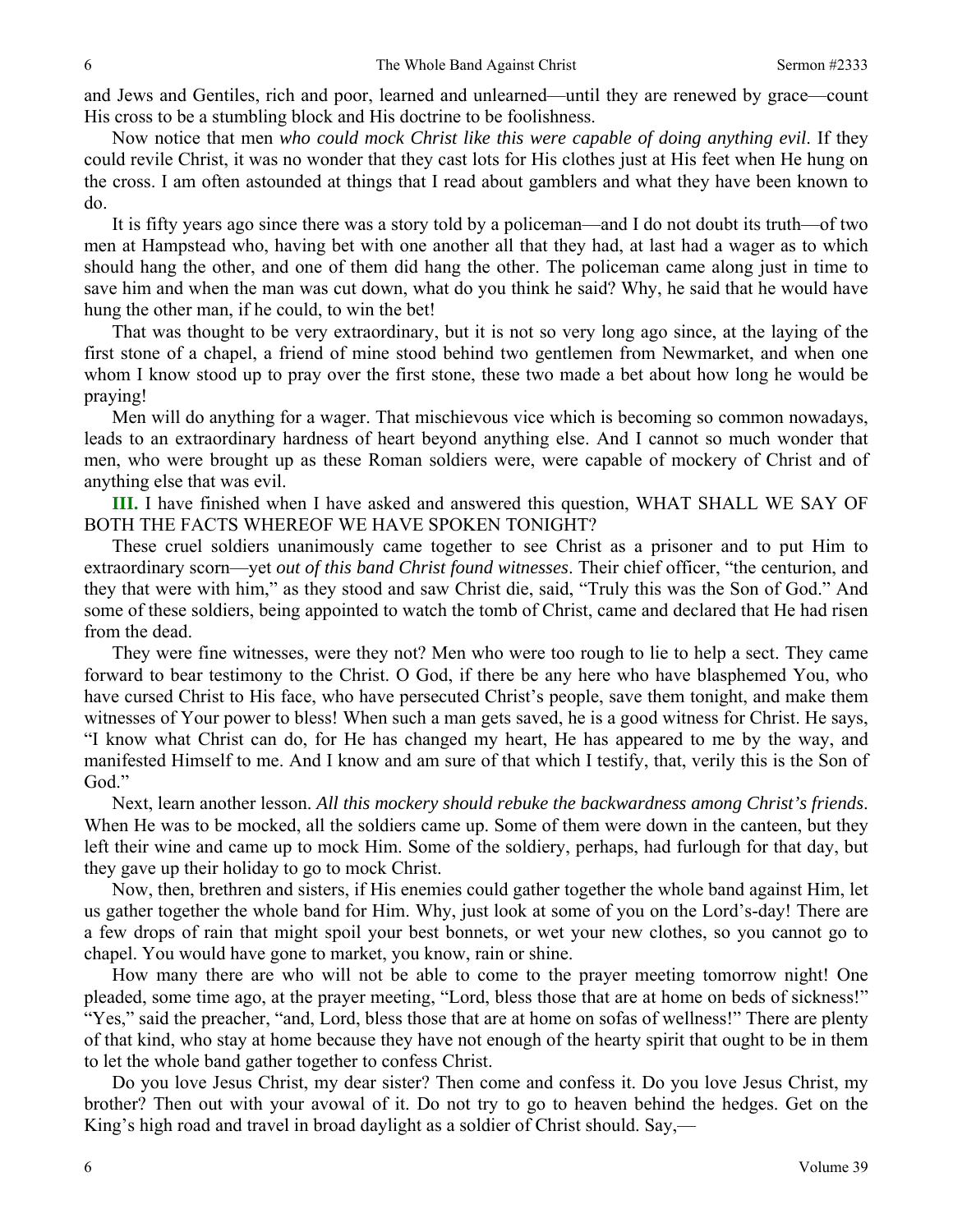#### *"I'm not ashamed to own my Lord, Or to defend His cause."*

Next, I think that *these mockers chide the uninventiveness of many Christians*. See how they brought out the old red cloak, and plaited the crown of thorns, and cried, "Put them on Him." Then they brought the sceptre of reed, saying, "Stick it in His hand and shout, 'Hail, King of the Jews!"' Then came the spitting and the smiting—they could not have made the mockery more complete. They soon rigged up all that mimicry of royalty.

Come, then, brethren and sisters, let us be inventive in honoring Christ.

#### *"Bring forth the royal diadem, And crown Him Lord of all."*

See, is there not some new plan to be tried, some method that you have not yet attempted by which you could make Jesus loved and honored in the soul of somebody, be it only a poor child, a servant girl, or the humblest man in the street? Surely, if enmity was so quick to deride Him, love ought to be equally alert and inventive to find out ways by which to honor Him.

But once more, *all this mockery should excite our admiration of our patient Lord*. Remember that, as He sat there, flouted and made a jest of, He might with one glance of His eyes have flashed hell into their souls and slain every one of them. Had He only opened those lips, He could have spoken thunderbolts that would have destroyed them at once. But He sat there and patiently bore it all. As a sheep before her shearers, He was dumb. He opened not His mouth, because He was bearing all this to save you and to save me. Blessed Savior! Oh, come, let us worship and adore and love Him!

The last lesson is, *let us summon all our faculties to honor Christ tonight.* Gather together the whole band, your memory of all His goodness, your judgment of all His greatness, all your hopes, and all your fears—your quieted conscience, your soul at rest—come, and with the whole band of faculties that God has given you, from the highest to the lowest, bow down in grateful adoration before Him who bowed so low that He might lift us up to be with Him forever.

Dear hearers, are you trusting Christ? There is no other trust that will do for a soul for time and for eternity. On a dying bed, it must be none but Jesus—let it be none but Jesus on your bed tonight before you fall asleep. Do not dare to close your eyes till you have committed your soul into the keeping of Him who holds out His hands still, as He did upon the cross, that He may receive you with open arms, and save you with an everlasting salvation. Amen.

#### **EXPOSITION BY C. H. SPURGEON**

#### *MATTHEW 27:22-50*

Our Lord was brought before the Roman govern or Pilate. He was anxious to let Jesus go, but he was a weak-minded man, easily swayed by the noisy cry of the people, prompted by the chief priests and elders.

**Verses 22-23.** *Pilate saith unto them, What shall I do then with Jesus which is called Christ? They all say unto him, Let him be crucified. And the governor said, Why, what evil hath he done? But they cried out the more, saying, Let him be crucified.* 

A blind, unreasoning hate had taken possession of the people. They gave no answer to Pilate's wondering inquiry, "Why, what evil has he done?" for He had done nothing amiss. They only repeated the brutal demand, "Let him be crucified! Let him be crucified!" The world's hatred of Christ is shown in similar fashion today. He has done no evil, no one has suffered harm at His hands, all unite to pronounce Him innocent, and yet they practically say, "Away with Him! Crucify Him!"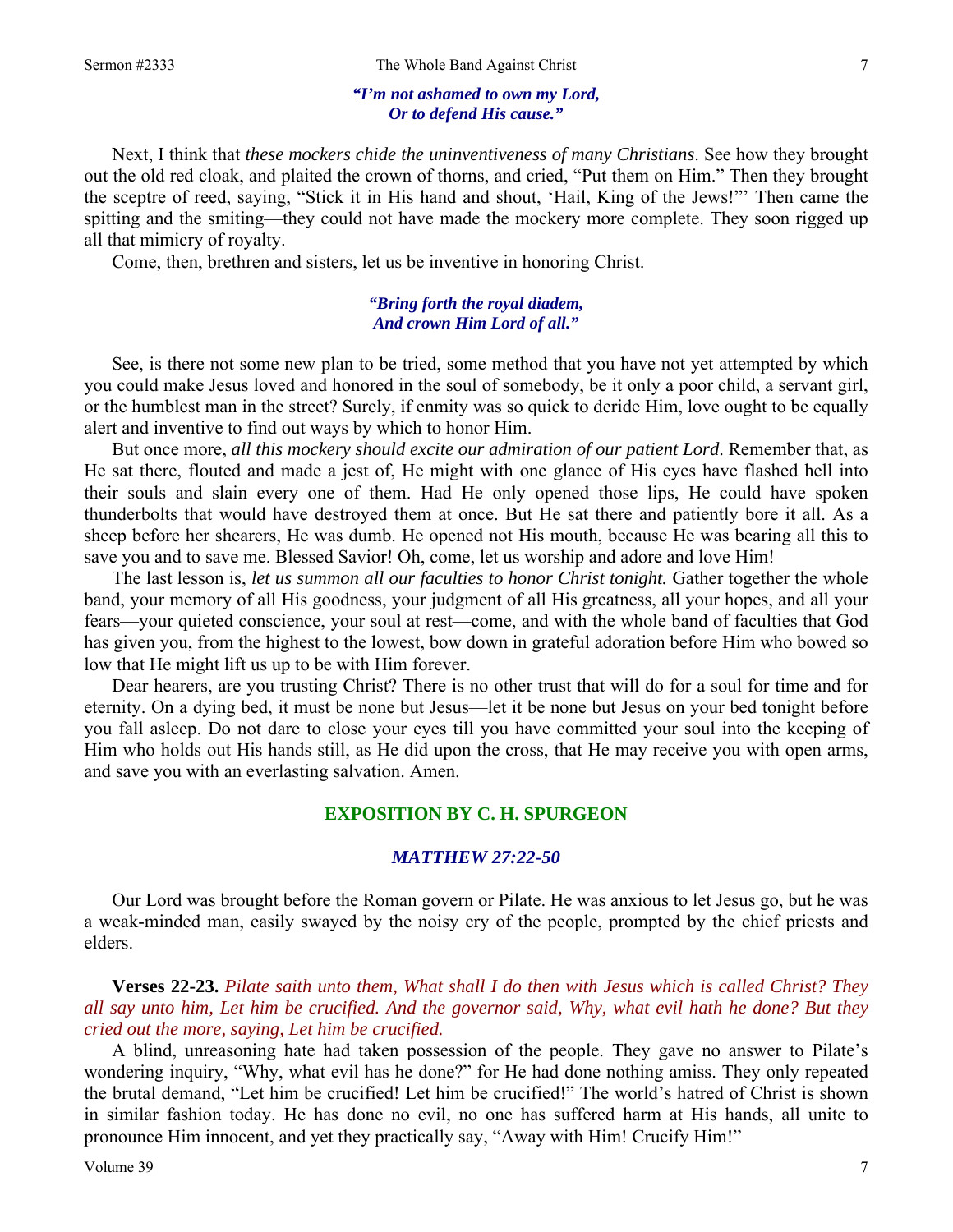**24.** *When Pilate saw that he could prevail nothing, but that rather a tumult was made, he took water, and washed his hands before the multitude, saying, I am innocent of the blood of this just person: see ye to it.* 

Ah, Pilate, you cannot rid yourself of responsibility by that farce! He who has power to prevent a wrong is guilty of the act if he permits others to do it, even though he does not actually commit it himself. If you are placed in positions of power and responsibility, do not dream that you can escape from guilt by merely allowing other people to do what you would not do yourself.

**25.** *Then answered all the people, and said, His blood be on us, and on our children.* 

All the people willingly took upon themselves the guilt of the murder of our dear Lord—"His blood be on us, and on our children." This fearful imprecation must have been remembered by many when the soldiers of Titus spared neither age nor sex, and the Jewish capital became the veritable Aceldama, the field of blood.

**26.** *Then released he Barabbas unto them: and when he had scourged Jesus, he delivered him to be crucified.* 

Why scourge Him before delivering Him up to be crucified? Surely this was a superfluity of cruelty. The Roman scourging was something which I scarcely care to describe—one of the most terrible punishments to which anyone could be subjected—yet Pilate first scourged Jesus and then gave Him up to die by crucifixion.

**27-28.** *Then the soldiers of the governor took Jesus into the common hall, and gathered unto him the whole band of soldiers. And they stripped him, and put on him a scarlet robe.* 

Some old soldier's coat that they found lying about, they cast upon Christ in imitation of the royal robes of Caesar or Herod.

**29-31.** *And when they had platted a crown of thorns, they put it upon his head, and a reed in his right hand: and they bowed the knee before him, and mocked him, saying, Hail, King of the Jews! And they spit upon him, and took the reed, and smote him on the head. And after that they had mocked him, they took the robe off from him, and put his own raiment on him, and led him away to crucify him.* 

By that fact, though they did not intend it, our Lord was recognized in the street as the same person who had been taken into the Praetorium by the soldiers. Had Jesus been brought forth in the scarlet robe, persons looking at Him might not have known Him to be the same Man who wore the garment woven from the top throughout—but in His own seamless raiment, they readily recognized the Nazarene.

**32.** *And as they came out, they found a man of Cyrene, Simon by name: him they compelled to bear his cross.* 

I wonder if He was a black man. There was a Simon in the early church and it certainly was the lot of the Ethiopian to bear the cross for many and many an age. This Simon was a stranger, anyhow, and a foreigner—truly honored was he to be compelled to bear the cross after Christ.

**33.** *And when they were come unto a place called Golgotha, that is to say, a place of a skull,* 

From its shape. There appears to be to this day a hill still in the form of a human skull outside the gate of Jerusalem. When they came to that common place of execution, the Tyburn or Old Bailey of the city,

**34.** *They gave him vinegar to drink mingled with gall: and when he had tasted thereof, he would not drink.* 

A stupefying draught was given to the condemned—that is the only mercy that there was about the whole thing. The Romans did give to the crucified a draught of myrrh to take away something of the agony of crucifixion, but our Lord came not to be stupefied—He came to suffer—therefore He would not take anything that would at all impair His faculties. He drank even to the dregs the bitter cup of grief and woe.

#### **35.** *And they crucified him,*

Horrible scene, to see those blessed hands and feet pierced with nails, and fastened to the cross! **35.** *And parted his garments, casting lots:*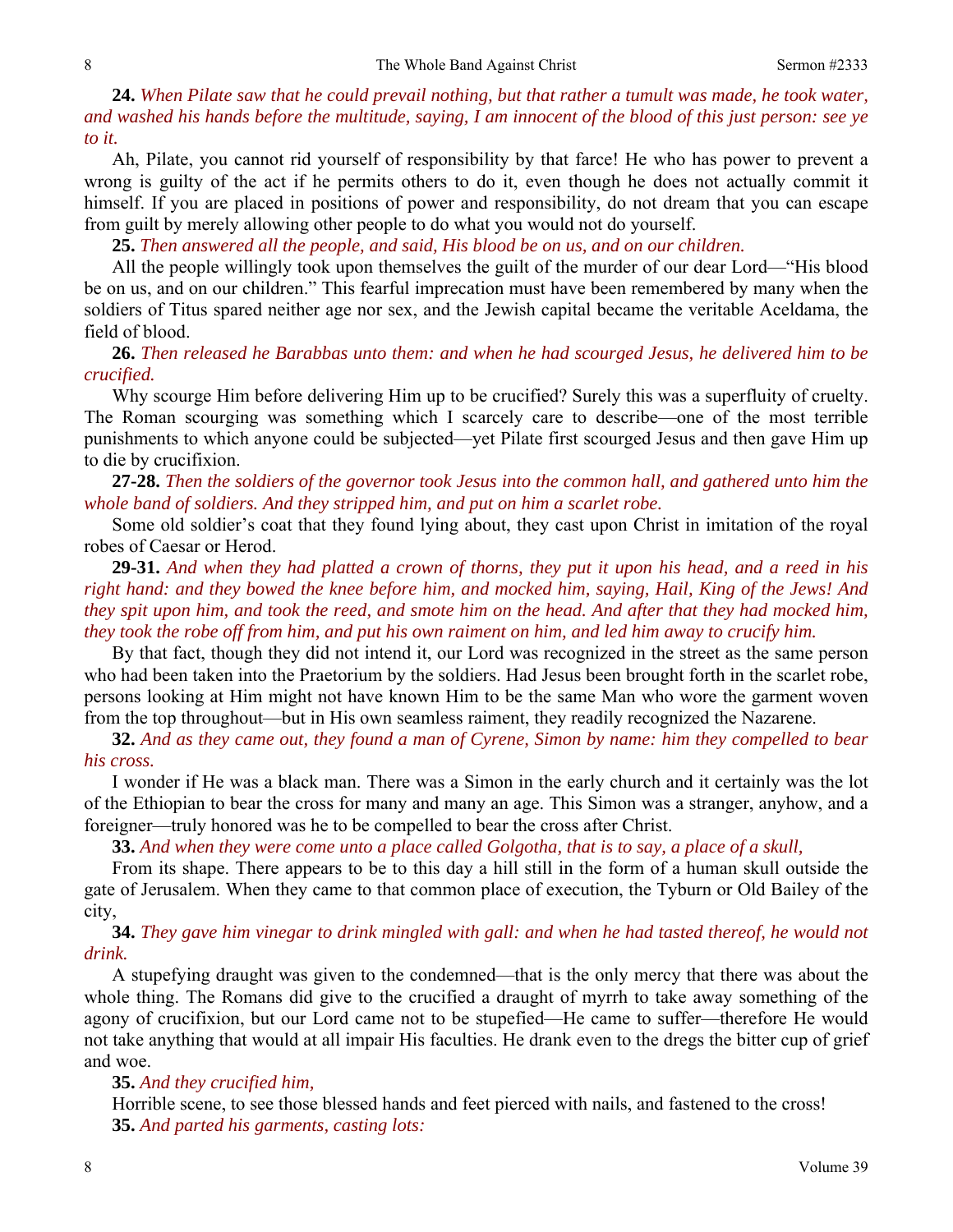Rattling the dice-box at the foot of the cross! Gambling is the most hardening of all vices. I believe that crimes have been committed by persons under the influence of gambling, which never could have been committed by them in any other condition of mind—"They parted his garments, casting lots." See here, you gamblers! With Christ's blood bespattering them, these soldiers still dared to raffle for His robe.

**35-36.** *That it might be fulfilled which was spoken by the prophet, They parted my garments among them, and upon my vesture did they cast lots. And sitting down they watched him there;* 

His enemies gloating their cruel eyes with the sight of His sufferings. His friends with many tears watching His amazing griefs. It is for us, tonight, with humble faith and grateful love, to mark the incidents connected with His painful death.

**37-38.** *And set up over his head his accusation written, THIS IS JESUS THE KING OF THE JEWS. Then were there two thieves crucified with him, one on the right hand, and another on the left.* 

Giving Him the place of honor, which means in this case the place of dishonor. He was the apex of that terrible triangle.

**39-40.** *And they that passed by reviled him, wagging their heads, and saying, Thou that destroyest the temple, and buildest it in three days, save thyself. If thou be the Son of God, come down from the cross.* 

This is the cry of the Socinians today, "Come down from the cross. Give up the atoning sacrifice and we will be Christians." But by rejecting His vicarious atonement, they practically un-Christ the Christ, as those mockers at Golgotha did.

**41-42.** *Likewise also the chief priests mocking him, with the scribes and elders, said, He saved others; himself he cannot save. If he be the King of Israel, let him now come down from the cross, and we will believe him.* 

Just so. Get rid of a crucified Savior, then they will believe in Him. Atonement, substitution, vicarious sacrifice—this staggers them. They will have Christ if they can have Him without His cross.

**43-46.** *He trusted in God; let him deliver him now, if he will have him: for he said, I am the Son of God. The thieves also, which were crucified with him, cast the same in his teeth. Now from the sixth hour there was darkness over all the land unto the ninth hour. And about the ninth hour Jesus cried with a loud voice, saying, Eli, Eli, lama sabachthani? that is to say, My God, my God, why hast thou forsaken me?* 

Every word in this terrible cry from the cross is emphatic. Every syllable cuts and pierces to the heart.

**47.** *Some of them that stood there, when they heard that, said, This man calls for Elias.* 

They knew better, yet they jested at the Savior's prayer.

**48.** *And straightway one of them ran, and took a sponge,* 

It always seems to me very remarkable that the sponge, which is the very lowest form of animal life, should have been brought into contact with Christ, who is at the top of all life. In His death, the whole circle of creation was completed.

**48-50.** *And filled it with vinegar, and put it on a reed, and gave him to drink. The rest said, Let be, let us see whether Elias will come to save him. Jesus, when he had cried again with a loud voice, yielded up the ghost.* 

Christ's strength was not exhausted. His last word was uttered "with a loud voice," like the shout of a conquering warrior. He need not have died on account of any infirmity in Himself, but voluntarily, for your sake and mine—He "yielded up the ghost." Blessed be His holy name!

### **HYMNS FROM "OUR OWN HYMN BOOK"—282, 299, 267**